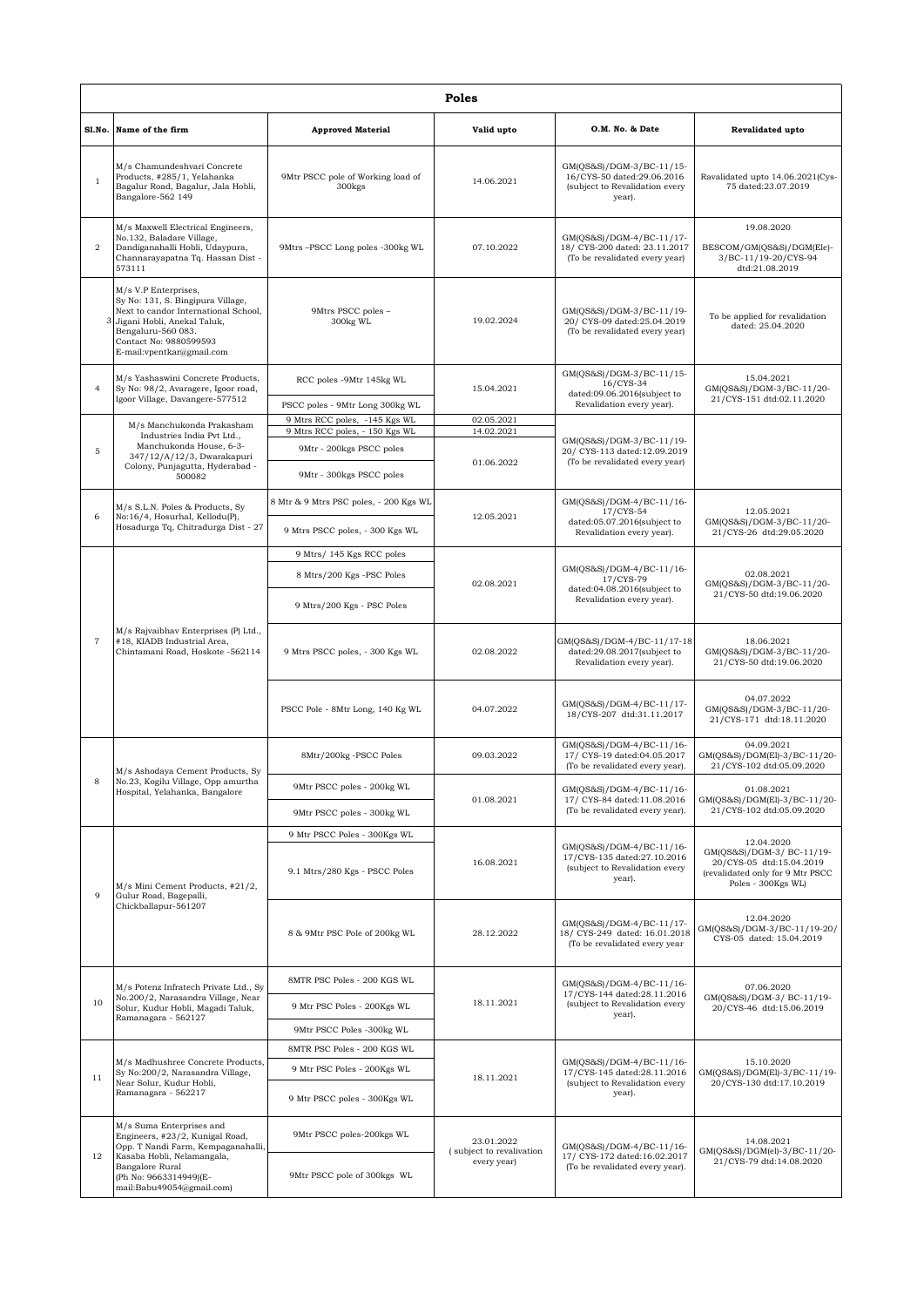| 13 | M/s Shiva Concrete products,<br>Sy No:96 & 95/4 - B.P. Road -<br>Oorukere Village, Tumkur - 572106<br>(Ph No:0816-2018038)<br>(Email:sbp.tumkur@gmail.com).                                                     | 9Mtrs PSCC poles - 300kg WL                                                                                                           | 05.05.2022  | GM(QS&S)/DGM-3/BC-11/19-<br>20/ CYS-66 dated:15.07.2019<br>(To be revalidated every year)   | 04.09.2021<br>GM(QS&S)/DGM-3/BC-11/20-21/<br>CYS-127 dated:19.09.2020             |
|----|-----------------------------------------------------------------------------------------------------------------------------------------------------------------------------------------------------------------|---------------------------------------------------------------------------------------------------------------------------------------|-------------|---------------------------------------------------------------------------------------------|-----------------------------------------------------------------------------------|
|    |                                                                                                                                                                                                                 | 8Mtrs PSCC poles -200kg WL<br>9Mtrs PSCC poles -200kg WL                                                                              | 27.03.2024  | GM(QS&S)/DGM-3/BC-11/20-<br>21/ CYS-126 dated:19.09.2020<br>(To be revalidated every year)  |                                                                                   |
| 14 | M/s R.S Industries, Plot No: 111/2,<br>Doddabudihal village, Davangere-<br>577001                                                                                                                               | 8 Mtrs/200kgs - PSC pole<br>9 Mtrs/200kgs - PSC pole<br>9 Mtrs/300kgs - PSCC pole                                                     | 26.12.2021  | GM(QS&S)/DGM-4/BC-11/16-<br>17/ CYS-181 dated:10.03.2017<br>(To be revalidated every year). | 21.08.2020<br>BESCOM/GM(QS&S)/DGM(Ele)-<br>3/BC-11/19-20/CYS-93<br>dtd:21.08.2019 |
| 15 | M/s H.R.B. Industries, Plot<br>No:42/P1 & 43, Anagawadi<br>Industrial Area(KIADB), Harihara                                                                                                                     | 8 Mtrs/200kgs & 9Mtrs/200kgs - PSC<br>Poles<br>9Mtr PSCC Poles - 300kg WL                                                             | 21.11.2021  | GM(QS&S)/DGM-4/BC-11/16-<br>17/ CYS-05 dated:07.04.2017<br>(To be revalidated every year).  | 21.08.2020<br>BESCOM/GM(QS&S)/DGM(Ele)-<br>3/BC-11/19-20/CYS-91<br>dtd:21.08.2019 |
| 16 | M/s Yash Concrete Products, Sy No.<br>104, Thegganakuppe Village, Magadi<br>Taluk -562120                                                                                                                       | 8Mtr/ 140kgs - PCC Poles<br>8&9 Mtr/200kgs - PSC poles<br>9Mtr/300kgs- PSCC pole                                                      | 09.03.2022  | GM(QS&S)/DGM-4/BC-11/16-<br>17/ CYS-15 dated:28.04.2017<br>(To be revalidated every year).  | 16.10.2020<br>GM(QS&S)/DGM(El)-3/BC-11/19-<br>20/CYS-131 dtd:17.10.2019           |
| 17 | M/s Amberkar Pre-stressed<br>Products, Opp. Shankar Textile<br>mills, Near Jain Temple, Harihara<br>Road, Davangere - 577006                                                                                    | 8Mtr/ 140kgs - PCC Poles<br>8&9 Mtr/200kgs - PSC poles<br>9Mtr/300kgs- PSCC pole                                                      | 31.01.2022  | GM(QS&S)/DGM-4/BC-11/16-<br>17/ CYS-16 dated:28.04.2017<br>(To be revalidated every year).  | 18.01.2020<br>GM(QS&S)/DGM-3/BC-11/18-<br>19/CYS-178 dtd:19.01.2019               |
| 18 | M/s Sree Industries, Sy No.101/6,<br>Hosahalli, Rangapura Road, Tiptur                                                                                                                                          | 8&9 Mtr/200kgs - PSCC poles<br>9Mtr/300kgs- PSCC pole                                                                                 | 28.02.2022  | GM(QS&S)/DGM-4/BC-11/16-<br>17/ CYS-17 dated:28.04.2017<br>(To be revalidated every year).  | 30.05.2021<br>GM(QS&S)/DGM(El)-3/BC-11/20-<br>21/CYS-73 dtd:13.08.2020            |
| 19 | M/s Prince Concrete Mfg Pvt Ltd., Sv<br>No: 246/1/2, S Bingipura, Begur to<br>Koppa Road, JiganiHobli, Anekal<br>560105Ph No:<br>Taluk, Bangalore-<br>9880599593)<br>(E-mail<br>:info@princeconretes@gmail.com) | 8Mtr PSCC poles 200kgs WL<br>9Mtr PSC poles-200kgs WL<br>11Mtr Pre Stressed Spun Pole of 500kgs<br>WL<br>9 Mtr PSCC Poles - 300Kgs WL | 08.06.2022  | GM(QS&S)/DGM-4/BC-11/16-<br>17/ CYS-80 dated:24.07.2017<br>(To be revalidated every year)   | 14.08.2021<br>GM(QS&S)/DGM-3/BC-11/20-<br>21/CYS-80 dtd:14.08.2020                |
| 20 | M/s Shri Ganesh Enterprises,<br>No:39/2, Hotteganahalli,<br>Kenchanahalli Post, Harihara Taluk,<br>Davangere District<br>(Ph No: 9449838833)(E-<br>mail:nprasadsps@gmail.com)                                   | 8Mtr - PSCC poles -200 kg WL<br>9Mtrs PSCC Poles - 200 Kg WL<br>9Mtrs-PSCC poles -300kg WL                                            | 03.07.2022  | GM(QS&S)/DGM-4/BC-11/16-<br>17/ CYS-91 dated05.08.2017<br>(To be revalidated every year)    | 14.08.2021<br>GM(QS&S)/DGM-4/BC-11/20-21/<br>CYS-85 dated:17.08.2020              |
| 21 | M/s PKS Prestressed Concrete<br>Products, Survey No: 265/P1,<br>Doddabathi, P. B. Road, Davangere<br>577016                                                                                                     | 8Mtr - PSC poles -200 kg WL<br>9Mtrs PSC Poles - 200 Kg WL<br>9Mtrs-PSCC poles -300kg WL                                              | 03.10.2022  | GM(QS&S)/DGM-4/BC-11/17-<br>18/ CYS-154 dated 03.10.2017<br>(To be revalidated every year)  | 02.05.2020<br>GM(QS&S)/DGM(Ele)/BC-11/19-<br>20/CYS-21 dtd:03.05.2019             |
| 22 | M/s Kalleshwara Concrete Products,<br>No.99, Avargere Igoor Road, Igoor<br>Village, Igoor Post, Davangere Taluk<br>Davangere                                                                                    | 8Mtrs PSCC poles -200kg WL<br>9Mtrs PSCC poles - 200kg WL<br>9Mtrs-PSCC poles -300kg WL<br>RCC pole -8Mtr Long 145kg WL               | 27.03.2022  | GM(QS&S)/DGM-4/BC-11/17-<br>18/ CYS-187 dated16.11.2017<br>(To be revalidated every year)   | 29.10.2021<br>GM(QS&S)/DGM-3/BC-11/20-<br>21/CYS-150 dtd:02.11.2020               |
|    | M/s K.V.T Industries, No: 134/B,<br>3rd stage, Mundargi Industrial Area,<br>KIADB, Bellary- 583101                                                                                                              | 9Mtr PSCC Pole of 300kgs Working<br>Load                                                                                              | 20.01.2023  | GM(QS&S)/DGM-4/BC-11/17-<br>18/ CYS-280 dated: 01.03.2018<br>(To be revalidated every year  | 02.05.2020<br>GM(QS&S)/DGM-3/BC-11/19-20/<br>CYS-23 dated: 04.05.2019             |
| 23 |                                                                                                                                                                                                                 | 8Mtrs PSCC poles -200kg WL<br>9Mtrs PSCC poles - 200kg WL<br>8Mtrs PSCC poles -140kg WL                                               | 17.06.2024  | GM(QS&S)/DGM-3/BC-11/19-<br>20/ CYS-78 dated:25.07.2019<br>(To be revalidated every year)   |                                                                                   |
| 24 | M/s Prakash Spun Pipe<br>Manufactures, #418/324, Near N.H-<br>4, Bypass, P. B. Road, Avaragere<br>Vilage, Davangere - 577003<br>(Ph No:9449865555/944865556)                                                    | 8Mtrs PSCC poles -200kg WL<br>9Mtrs PSCC poles - 200kg WL<br>9Mtrs-PSCC poles -300kg WL                                               | 09.10.2022  | GM(QS&S)/DGM-4/BC-11/17-<br>18/ CYS-201 dated: 25.11.2017<br>(To be revalidated every year) | 30.05.2021<br>GM(QS&S)/DGM-3/BC-11/20-<br>21/CYS-74 dtd:13.08.2020                |
| 25 | M/s Sri Datta Sai Cement Products,<br>S.R. No.19, Basinepally (V), Gooty<br>Mandal, Ananthpur District, Andhra<br>Pradesh-515402                                                                                | 8Mtrs/200kg WL - PSCC poles<br>9Mtrs/200kg WL - PSCC poles<br>11Mtrs/365kg WL-PSCC poles                                              | 25.09.2022  | GM(QS&S)/DGM-4/BC-11/17-<br>18/ CYS-260 dated: 27.01.2018<br>(To be revalidated every year) | 05.09.2021<br>GM(QS&S)/DGM-3/BC-11/20-21/<br>CYS-112 dated: 07.09.2020            |
|    |                                                                                                                                                                                                                 | 9Mtr PSCC Pole of 300kgs Working<br>Load                                                                                              | 28.06.2022  | GM(QS&S)/DGM-4/BC-11/17-<br>18/ CYS-279 dated: 27.02.2018<br>(To be revalidated every year) |                                                                                   |
| 26 | M/s Geetha Concrete poles,<br>Mahadeva Kodigenahalli<br>(Gopalapura), Bagalur post,<br>Jalahobli, Bangalore-562 149                                                                                             | 8Mtr PSC poles -200kg WL<br>9Mtr PSC poles - 200kg WL<br>9Mtr-PSCC poles -300kg WL                                                    | 21.03.2023  | GM(QS&S)/DGM-4/BC-11/17-<br>18/ CYS-314 dated: 27.03.2018<br>(To be revalidated every year  | 28.05.2021<br>GM(QS&S)/DGM-3/BC-11/20-21 /<br>CYS-31 dated: 01.06.2020            |
| 27 | M/s Maruthi Cement Udyog,<br>KIADR Plot No: 40 II phase                                                                                                                                                         | 8 & 9Mtr PSCC Pole - 200kgs Working<br>Load                                                                                           | 20 UC 20 US | GM(QS&S)/DGM-3/BC-11/18-<br>10/ CVS-171 dated:10 01 2010                                    | 13.05.2021<br>GMIOS&S\/DGML3/RC_11/90.                                            |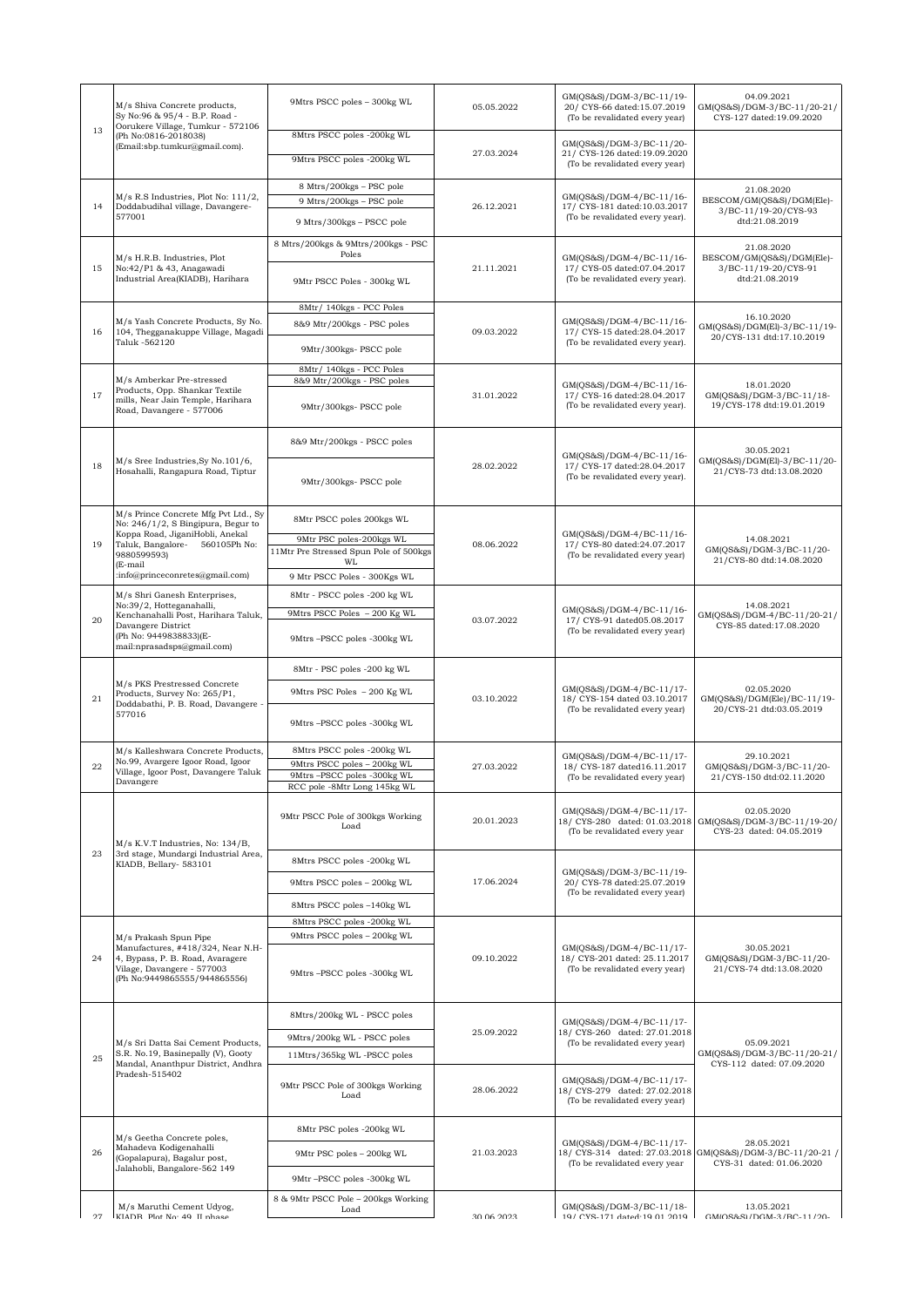| د په | nanoo, rao, no, 15, n paaso,<br>Antrasanahalli, Tumkur                                                                                                                                                                                                                              | 9Mtr PSCC poles - 300kgs Working<br>Load                | uu.uu.zuzu | 197 Groters universitätera<br>(To be revalidated every year)                                       | and from all none of the state<br>21/CYS-16 dtd:13.05.2020                                                |
|------|-------------------------------------------------------------------------------------------------------------------------------------------------------------------------------------------------------------------------------------------------------------------------------------|---------------------------------------------------------|------------|----------------------------------------------------------------------------------------------------|-----------------------------------------------------------------------------------------------------------|
|      | M/s Krishna Concrete products,<br>No.78, Hosur Road, Malur,                                                                                                                                                                                                                         | 9Mtrs PSCC(PSC) poles - 200kg WL                        | 27.08.2023 | GM(QS&S)/DGM-3/BC-11/18-<br>19/ CYS-195 dated:14.02.2019<br>(To be revalidated every year)         |                                                                                                           |
| 28   | Kolar Dist - 563130<br>Contact No:<br>9901654251/9880283515<br>Email: kcpmalur@gmail.com                                                                                                                                                                                            | 9Mtrs PSCC poles -300kg WL                              |            |                                                                                                    |                                                                                                           |
| 29   | M/s Maruthi Concrete Products, Sy<br>No.131, Yediyur, Mahadeva<br>Kodegehalli Road, Bagalur post,<br>Baglur -562149-562149                                                                                                                                                          | 8Mtrs PSCC poles - 200kg WL                             | 29.08.2023 | GM(QS&S)/DGM-3/BC-11/18-<br>19/ CYS-192 dated:12.02.2019<br>(To be revalidated every year)         | 02.03.2021                                                                                                |
|      |                                                                                                                                                                                                                                                                                     | 9Mtrs PSCC poles - 200kg WL                             |            |                                                                                                    | (GM(QS&S)/DGM-3/BC-11/19-<br>20/ CYS-218 dated:04.03.2020<br>8Mtrs PSCC poles - 200kg WL                  |
|      |                                                                                                                                                                                                                                                                                     | 8Mtrs PCC poles - 140kg WL                              |            |                                                                                                    | 9Mtrs PSCC poles - 200kg WL<br>9Mtrs PSCC poles - 300kg WL<br>11Mtr PSC Circular spun pole -<br>500kgs WL |
|      |                                                                                                                                                                                                                                                                                     | 9Mtrs PSCC poles -300kg WL                              |            |                                                                                                    |                                                                                                           |
|      |                                                                                                                                                                                                                                                                                     | 11Mtr PSC Circular spun pole -<br>500kgs WL             |            |                                                                                                    |                                                                                                           |
|      |                                                                                                                                                                                                                                                                                     | 9Mtr RCC poles - 145kg WL                               | 29.08.2023 | GM(QS&S)/DGM-3/BC-11/20-<br>21/ CYS-38 dated:05.06.2020<br>(To be revalidated every year)          |                                                                                                           |
|      | M/s Akshaya Cement Products,<br>Bhadrapura, Kunigal Road, Solur<br>Hobli, Magadi Taluk, Ramanagara<br>(Ph No: 080-22281199)                                                                                                                                                         | 11Mtrs PSCC Circular Spun pole -<br>500kgs WL           | 05.01.2024 | GM(QS&S)/DGM-3/BC-11/18-<br>19/ CYS-211 dated:12.03.2019<br>(To be revalidated every year)         | 03.08.2021<br>GM(QS&S)/DGM-3/BC-11/<br>20-21 / CYS-64 dtd: 04.08.2020                                     |
| 30   |                                                                                                                                                                                                                                                                                     | 9Mtrs PSCC poles -300kg WL                              | 26.07.2021 | GM(QS&S)/DGM-4/BC-11/<br>16-17 / CYS-95 dtd:26.08.2016<br>(Subject to Revalidaion every<br>year)   | 26.07.2021<br>GM(QS&S)/DGM-3/BC-11/<br>19-20 / CYS-206 dtd:04.02.2020                                     |
|      |                                                                                                                                                                                                                                                                                     | 8Mtrs PSCC poles -200kg WL                              | 22.06.2025 | GM(QS&S)/DGM-3/BC-11/<br>20-21 / CYS-65 dtd: 04.08.2020<br>(Subject to Revalidation every<br>year) |                                                                                                           |
|      |                                                                                                                                                                                                                                                                                     | 9Mtrs PSCC poles - 200kg WL                             |            |                                                                                                    |                                                                                                           |
| 31   | M/s Jyothi Electricals,<br>Post Box.300,<br>Jyohi Buliding, Maidan Road,<br>Mangalore - 575001.<br>Factory Unit: Amanikere Village,<br>Kora Hobli, Kora, Tumkur.<br>Contact No: 2440590/2425662                                                                                     | 8 & 9Mtrs PSCC Poles - 200kg WL                         | 05.01.2024 | GM(QS&S)/DGM-3/BC-11/18-<br>19/ CYS-217 dated:23.03.2019<br>(To be revalidated every year)         |                                                                                                           |
|      | M/s HBL Power Systems Limited,<br>Registered Office: Road No:10,<br>Banjara Hills, Hyderabad - 500034<br>Factory Unit:<br>Kanaparru - Village, Nadendla -<br>Mandal, Guntur - District<br>Contact No: 91-40-23355575,<br>23355085<br>Mobile No:8096967933<br>E-mail:contact@hbl.com | 12.5Mtr PSCC circular spun pole -<br>350kgs WL          | 22.07.2024 | GM(QS&S)/DGM-3/BC-11/<br>19-20/ CYS-102<br>dated:28.08.2019<br>(To be revalidated every year)      |                                                                                                           |
|      |                                                                                                                                                                                                                                                                                     | 13Mtr PSCC circular spun pole -500kgs<br><b>WL</b>      |            |                                                                                                    | 05.09.2021<br>GM(QS&S)/DGM-3/BC-11/<br>20-21 / CYS-111 dated:                                             |
| 32   |                                                                                                                                                                                                                                                                                     | 15Mtr PSCC circular spun pole -500kgs<br><b>WL</b>      |            |                                                                                                    | 07.09.2020                                                                                                |
|      |                                                                                                                                                                                                                                                                                     | Pre - Stressed Tubular Spun Pole 11Mtr<br>Long 500kg WL | 02.12.2021 | GM(QS&S)/DGM-3/BC-11/<br>20-21 / CYS-178 dated:<br>02.12.2020                                      |                                                                                                           |
|      | M/s Umashankar Industries, Sy<br>No:12/1, Near Budagumpa Cross,<br>Sultanpur Village Tq./Dist. Koppal-<br>583231 (Ph No: 9916062580,<br>7899311022)<br>(E-mail:uisnd2015@gmail.com)                                                                                                 | 8mtr PSCC Poles -200kg WL                               | 05.07.2022 | GM(QS&S)/DGM-3/BC-11/<br>19-20 / CYS-92 dated:<br>05.08.2017<br>(To be revalidated every year)     | 05.07.2022                                                                                                |
| 33   |                                                                                                                                                                                                                                                                                     | 9mtr PSCC Poles -200kg WL                               |            |                                                                                                    | GM(QS&S)/DGM-3/BC-11/<br>20-21 / CYS-233 dated:<br>28.01.2021                                             |
|      |                                                                                                                                                                                                                                                                                     | 9Mtr PSCC Poles -300kg WL                               |            |                                                                                                    |                                                                                                           |
| 34   | M/s AMBA Industries,                                                                                                                                                                                                                                                                | 8Mtr & 9Mtr PSCC poles - 200kg WL                       | 09.03.2022 | GM(QS&S)/DGM-3/BC-11/<br>17-18 / CYS-14 dated:<br>28.04.2017                                       |                                                                                                           |
|      | Sy No.101/6, Hosahalli, Rangapura<br>Road, Tiptur<br>Mob No:9686551107/08,<br>9591813727<br>E-mail: ambindutries.net@gmail.com                                                                                                                                                      | 8Mtr PSCC poles 140kg WL                                |            |                                                                                                    | 10.12.2020<br>GM(QS&S)/DGM-3/BC-11/<br>19-20 / CYS-166 dated:                                             |
|      |                                                                                                                                                                                                                                                                                     | 9Mtr PSCC poles - 300kg WL                              |            |                                                                                                    | 10.12.2019<br>(To be revalidated every year)                                                              |
| 35   | M/s Ferrocements Pre Fab Pvt Ltd,<br>Regd Office: No187, Ground Floor,<br>Link Road, Malleswaram, Bangalore<br>(Factory Unit:14/C, Attibele<br>Industrial Area, Hosur Road,<br>Bangalore)<br>Ph No:9611133595<br>E-mail:ferocem@yahoo.com)                                          | 11 Mtr PSCC Spun Concrete Pole<br>(500kg LW)            | 28.03.2022 | GM(QS&S)/DGM-3/BC-11/15-<br>16/CYS-32<br>dated:07.06.2016(Subject to<br>Revalidaion every year)    | 23.12.2022<br>GM(QS&S)/DGM-3/BC-11/<br>20-21 / CYS-198 dtd:23.12.2020                                     |
|      | M/s Shaakya Industries,<br>Plot No:91, Vasanthanarashapura<br>KIADB Industrial Area,                                                                                                                                                                                                | 8Mtrs PSCC poles -200kg WL                              |            |                                                                                                    |                                                                                                           |
| 36   |                                                                                                                                                                                                                                                                                     | 9Mtrs PSCC poles - 200kg WL                             | 09.10.2024 | GM(QS&S)/DGM-3/BC-11/                                                                              |                                                                                                           |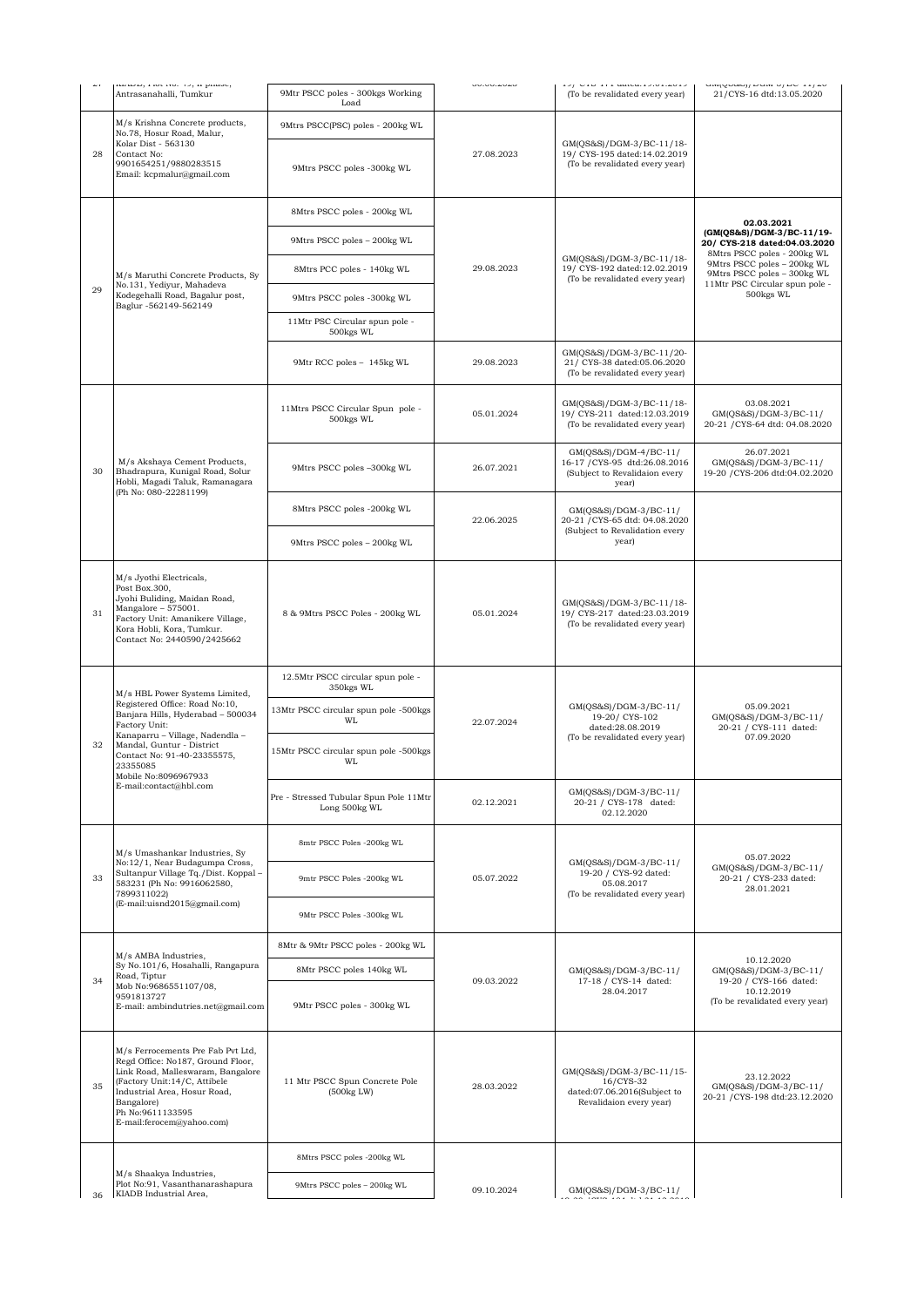|    | 2nd Phase, Tumakuru<br>Contact No:<br>9538058855/080-23395777<br>E-mail:saru.parsi@gmail.com                                                                                                                                                                            | 9Mtrs PSCC poles -300kg WL                                                                 |            | 19-20 / CYS-184 dtd:31.12.2019<br>(Subject to Revalidaion every<br>year)                                                                                         |                                                                         |
|----|-------------------------------------------------------------------------------------------------------------------------------------------------------------------------------------------------------------------------------------------------------------------------|--------------------------------------------------------------------------------------------|------------|------------------------------------------------------------------------------------------------------------------------------------------------------------------|-------------------------------------------------------------------------|
| 37 | M/s Suman Concrte Products,<br>M.Pais Building, Miadan Road,<br>Mangalore - 575001(Factory Unit:<br>Kurubarahalli Village, Ramanagar -<br>571511)<br>Ph No:2443903,<br>E-mail: info@roopacorporation.com)                                                               | 8 & 9Mtr PSCC Pole - 200kgs Working<br>Load                                                | 08.11.2023 | GM(Q,S&S)/DGM-3/BC-11/18-<br>19/Cys-160 dated:28.12.2018 &<br>GM(Q,S&S)/DGM-3/BC-11/18-<br>19/Cys-151 dated:14.12.2018<br>(Subject to Revalidaion every<br>year) |                                                                         |
|    |                                                                                                                                                                                                                                                                         | 9Mtr PSCC poles - 300kgs Working<br>Load                                                   |            |                                                                                                                                                                  | 20.04.2021<br>GM(QS&S)/DGM-3/BC-11/<br>20-21 / CYS-22 dtd:27.05.2020    |
|    |                                                                                                                                                                                                                                                                         | 11Mtr Pre Stressed Spun Pole of 500kgs<br>WL                                               |            |                                                                                                                                                                  |                                                                         |
| 38 | M/s Roopa Engineering Corporation,<br>Jyothi Building, Maidan Road,<br>Mangalore - 575001<br>Contact No: 0824-242676<br>E-mail:                                                                                                                                         | 8Mtrs PSCC poles -200kg WL                                                                 | 24.06.2024 | GM(QS&S)/DGM-3/BC-11/<br>20-21 / CYS-41 dtd:18.06.2020<br>(Subject to Revalidaion every<br>year)                                                                 |                                                                         |
|    |                                                                                                                                                                                                                                                                         | 9Mtrs PSCC poles - 200kg WL                                                                |            |                                                                                                                                                                  |                                                                         |
|    | roopacorporation@yahoo.com                                                                                                                                                                                                                                              | 9Mtrs PSCC poles -300kg WL                                                                 |            |                                                                                                                                                                  |                                                                         |
| 39 | M/s Chamundeshwari concrete<br>products,<br>#285/1, Yelahanka bagalur Road,<br>Bagalur, Jala Hobli,<br>Bangalore-562149.<br>(Ph no:9141391919,<br>(E mail:chamundeshvari@gmail.com)                                                                                     | 9Mtr RCC poles - 145kg WL                                                                  | 14.06.2021 | GM(QS&S)/DGM-3/BC-11/<br>20-21 / CYS-59 dtd:17.07.2020<br>(Subject to Revalidaion every<br>year)                                                                 |                                                                         |
|    | M/s Nandhi Concrete Products, Opp.<br>Gante Basavanna temple, N.H 206,                                                                                                                                                                                                  | 8 & 9Mtr PSCC Poles - 200kgs Working<br>Load                                               |            |                                                                                                                                                                  |                                                                         |
| 40 | Mudigere, Gubbi Tq, Tumkur Dist.<br>(Ph No: 8971113511, 9900818484)<br>(E-mail:<br>nandhi.products@gmail.com)                                                                                                                                                           | 9Mtr PSCC poles - 300kgs Working<br>Load                                                   | 05.05.2023 | GM(QS&S)/DGM-3/BC-11/<br>18-19 / CYS-57 dtd:25.06.2018<br>(Subject to Revalidaion every<br>year)                                                                 | 14.08.2021<br>GM(QS&S)/DGM(El)-3/BC-11/20-<br>21/CYS-84 dtd:17.08.2020  |
|    | M/s SMK Concrete Industries, No<br>77, Srinivasapura Grama,                                                                                                                                                                                                             | 8Mtrs PSCC poles -200kg WL                                                                 | 03.04.2025 | GM(QS&S)/DGM(El)-3/BC-11/20-<br>21/CYS-87<br>dtd:17.08.2020/19.08.2020<br>(Subject to Revalidaion every                                                          |                                                                         |
| 41 | Thorebyrasandra Post, Jogipalya,<br>Nelamangala, Bengaluru - 562123<br>(Ph No: 9343712298,9945280176,                                                                                                                                                                   | 9Mtrs PSCC poles - 200kg WL                                                                |            |                                                                                                                                                                  |                                                                         |
|    | 9986449988 & 8050796001)                                                                                                                                                                                                                                                | 9Mtr RCC poles - 145kgs WL                                                                 |            | year)                                                                                                                                                            |                                                                         |
| 42 | M/s Shri Lakshmi Gowri Concrete<br>Products,<br>Site No.116/1, N.H. 206, Islampura<br>Gate Near HP Petrol Bunk, Gubbi Tq,<br>Tumkur Dist. Karnataka, 572126<br>(Ph No: 8971113511, 9535034444)                                                                          | 8 & 9Mtr PSCC Poles - 200kgs Working<br>Load                                               | 20.06.2025 | GM(QS&S)/DGM(El)-3/BC-11/20-<br>21/CYS-97 dtd:28.08.2020<br>(Subject to Revalidaion every<br>year)                                                               |                                                                         |
|    |                                                                                                                                                                                                                                                                         | 9Mtr PSCC poles - 300kgs Working<br>Load                                                   |            |                                                                                                                                                                  |                                                                         |
|    | M/s Vishava Concrete Products,<br>Bhadrapura, Kunigal Road,<br>Solur Hobli, Magadi Taluk,<br>Bangalore Rural Dist<br>Phone No: 080-22281200<br>9844104783                                                                                                               | 8Mtrs PSCC poles -200kg WL                                                                 |            | GM(QS&S)/DGM(El)-3/BC-11/20-                                                                                                                                     |                                                                         |
| 43 |                                                                                                                                                                                                                                                                         | 9Mtrs PSCC poles - 200kg WL                                                                | 22.06.2025 | 21/CYS-100 dtd:01.09.2020<br>(Subject to Revalidaion every<br>year)                                                                                              |                                                                         |
|    | M/s Srinivasa Concrete Products,<br>Jagalur Road, Alur Village,<br>Davangere.<br>(Ph No: 9448213045, 8553502125)<br>(E-mail: Sri Srinivasa<br>electricals16@gmail.com)                                                                                                  | 8Mtrs PSCC poles -200kg WL<br>9Mtrs PSCC poles - 200kg WL<br>9Mtrs – PSCC poles - 300kg WL | 20.03.2023 | GM(QS&S)/DGM(El)-4/BC-11/17-<br>18/CYS-316 dtd: 27.03.2018<br>(Subject to Revalidaion every<br>year)                                                             | 04.09.2021                                                              |
| 44 |                                                                                                                                                                                                                                                                         | 11Mtr PSCC Circular spun pole-500kgs<br>WL                                                 |            |                                                                                                                                                                  | GM(QS&S)/DGM(El)-3/BC-11/20-<br>21/CYS-106 dtd:05.09.2020               |
|    |                                                                                                                                                                                                                                                                         | 9Mtr RCC poles - 145kg WL                                                                  | 20.03.2023 | GM(QS&S)/DGM(El)-3/BC-11/17-<br>18/CYS-316 dtd: 27.03.2018<br>(Subject to Revalidaion every<br>year)                                                             | 04.09.2021<br>GM(QS&S)/DGM(El)-3/BC-11/20-<br>21/CYS-131 dtd:28.09.2020 |
|    | M/s Sree Ganesha Power Products,<br>Sy No:133, Vajarahalli Village,<br>Mantapa Dhakale Bannerghatta<br>Post, Jigani Hobli, Bangalore -<br>560083.                                                                                                                       | Pre - Stressed Tubular Spun Pole 11<br>Mtr Long - 500Kg WL                                 |            | GM(QS&S)/DGM(El)-3/BC-11/20-<br>21/CYS-188 dtd:16.12.2020                                                                                                        |                                                                         |
| 45 |                                                                                                                                                                                                                                                                         | RCC Pole - 9 Mtr Long, 145 Kg WL<br>PSCC Pole - 8 Mtr Long, 200 Kg WL                      | 15.12.2021 |                                                                                                                                                                  |                                                                         |
|    |                                                                                                                                                                                                                                                                         | PSCC Pole - 9 Mtr Long, 200 Kg WL                                                          |            |                                                                                                                                                                  |                                                                         |
| 46 | M/s Peacock Industries,<br>(Factory Unit 1: 110/84, BT Layout,<br>Mahaveer Road, Davangere -<br>577001.<br>Factory Unit 2: Survey No. 61/1,<br>Togarekatte Panchayat,<br>Narayanapura, Harapanahalli,<br>Davanagere).<br>Ph No: 08192-276392,<br>9448043405, 9844065336 | 8Mtr PSCC poles -200kg WL                                                                  | 21.12.2025 | GM(QS&S)/DGM(El)-3/BC-11/20-<br>21/CYS-195 dtd:22.12.2020<br>(Subject to revalidation once in 2                                                                  |                                                                         |
|    |                                                                                                                                                                                                                                                                         | 9Mtr PSCC poles - 200kg WL                                                                 |            |                                                                                                                                                                  |                                                                         |
|    |                                                                                                                                                                                                                                                                         | 9Mtr RCC poles-145kgs WL                                                                   |            |                                                                                                                                                                  |                                                                         |
|    |                                                                                                                                                                                                                                                                         | 8Mtr RCC poles -115 Kg WL                                                                  |            | years)                                                                                                                                                           |                                                                         |
|    |                                                                                                                                                                                                                                                                         | 9Mtrs PSCC poles -300kg WL                                                                 |            |                                                                                                                                                                  |                                                                         |
|    | M/s PKKR Electric Poles<br>Sy No.36, Near Vikrant Radial Road,<br>Next to Tata Service Station, Hebbal<br>Road, Mysore<br>Ph No:9342105825/ 9845117131                                                                                                                  | 8Mtr PSCC poles - 200kg WL                                                                 |            |                                                                                                                                                                  |                                                                         |
| 47 |                                                                                                                                                                                                                                                                         | 9Mtr PSCC poles - 200kg WL                                                                 | 12.01.2022 | GM(QS&S)/DGM(El)-3/BC-11/20-<br>21/CYS-219 dtd:13.01.2021                                                                                                        |                                                                         |
|    |                                                                                                                                                                                                                                                                         | 9Mtr RCC poles - 145kgs WL                                                                 |            |                                                                                                                                                                  |                                                                         |
|    |                                                                                                                                                                                                                                                                         | 8Mtr PSCC pole -200kg WL                                                                   |            |                                                                                                                                                                  |                                                                         |